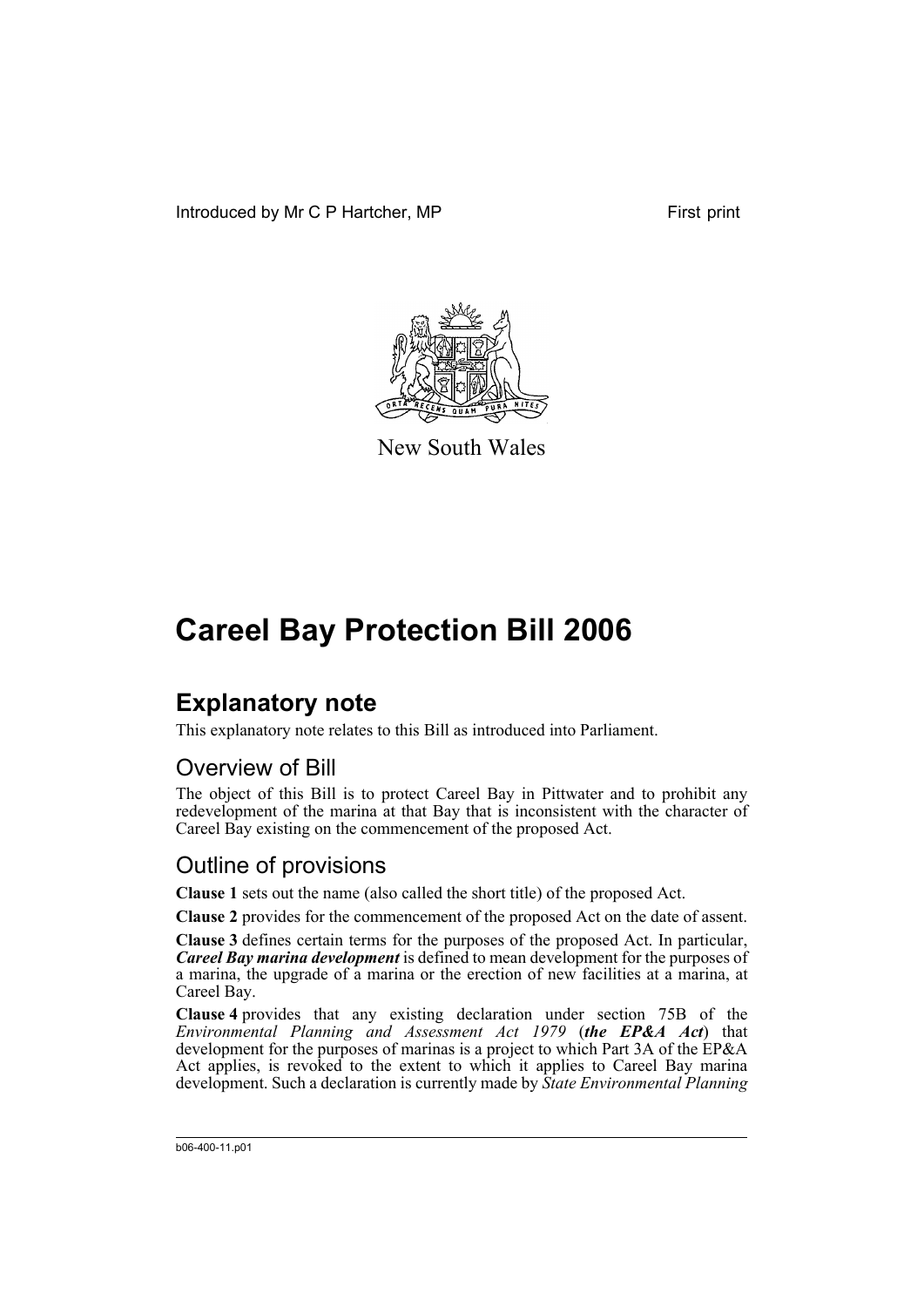Careel Bay Protection Bill 2006

Explanatory note

*Policy (Major Projects) 2005*. Clause 4 also provides that such a declaration, or a declaration that has the effect of making Careel Bay marina development a project or part of a project to which Part 3A of the EP&A Act applies, cannot be made after the commencement of the proposed Act.

**Clause 5** provides that Pittwater Council is the consent authority in relation to any Careel Bay marina development. Careel Bay marina development may be carried out only with development consent under Part 4 of the EP&A Act.

**Clause 6** provides that Careel Bay marina development may be carried out only on land or coastal water that is within the area covered by a marina when the proposed Act commences.

**Clause 7** provides that Pittwater Council must not consent to Careel Bay marina development unless the development is, in the opinion of Pittwater Council, consistent with the character of Careel Bay as at the commencement of the proposed Act and Pittwater Council has had regard to the advice on the development application provided by the community forum established in accordance with proposed section 8.

**Clause 8** provides that if Pittwater Council receives an application for consent to Careel Bay marina development it must establish a community forum in relation to that development application, made up of residents and councillors of Pittwater Council. The function of a community forum is to advise Pittwater Council on the development application and, in particular, on the plans for the development, the assessment of the development application and the future monitoring of the proposed development.

**Clause 9** provides that the proposed Act applies despite any provision of any other Act, or of any regulation or environmental planning instrument.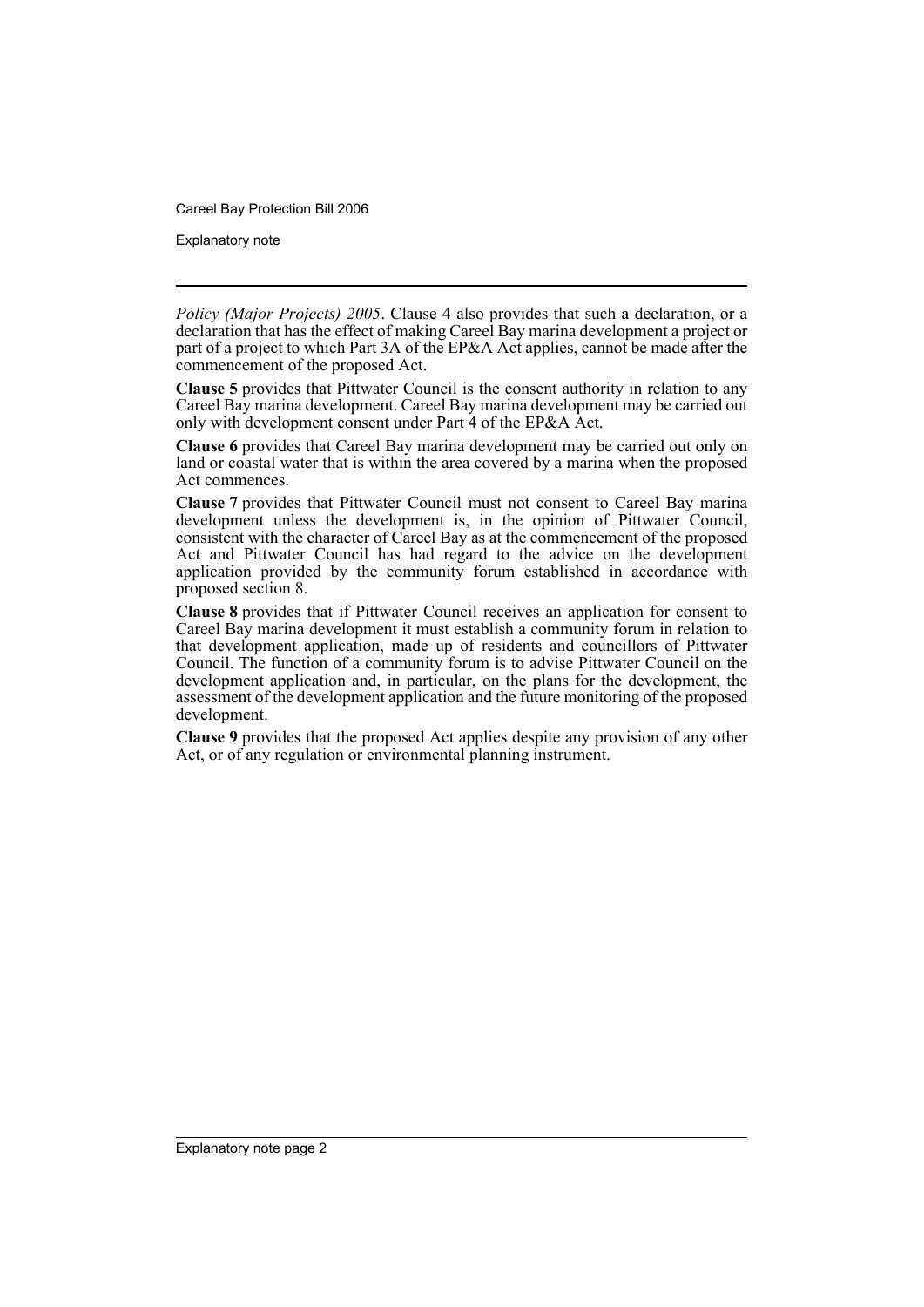Introduced by Mr C P Hartcher, MP First print



New South Wales

# **Careel Bay Protection Bill 2006**

### **Contents**

|    |                                                                                        | Page |
|----|----------------------------------------------------------------------------------------|------|
| 1  | Name of Act                                                                            |      |
| 2  | Commencement                                                                           | 2    |
| 3  | Interpretation                                                                         | 2    |
| 4  | Revocation of declaration as project to which Part 3A<br>of EP&A Act applies           | 2    |
| 5. | Pittwater Council is consent authority in relation to<br>Careel Bay marina development | 2    |
| 6  | Careel Bay marina development must be within<br>boundaries of existing marina          | 3    |
| 7  | Consent to Careel Bay marina development                                               | 3    |
| 8  | Community forum on proposed Careel Bay marina<br>development                           | з    |
| 9  | Application of Act                                                                     |      |
|    |                                                                                        |      |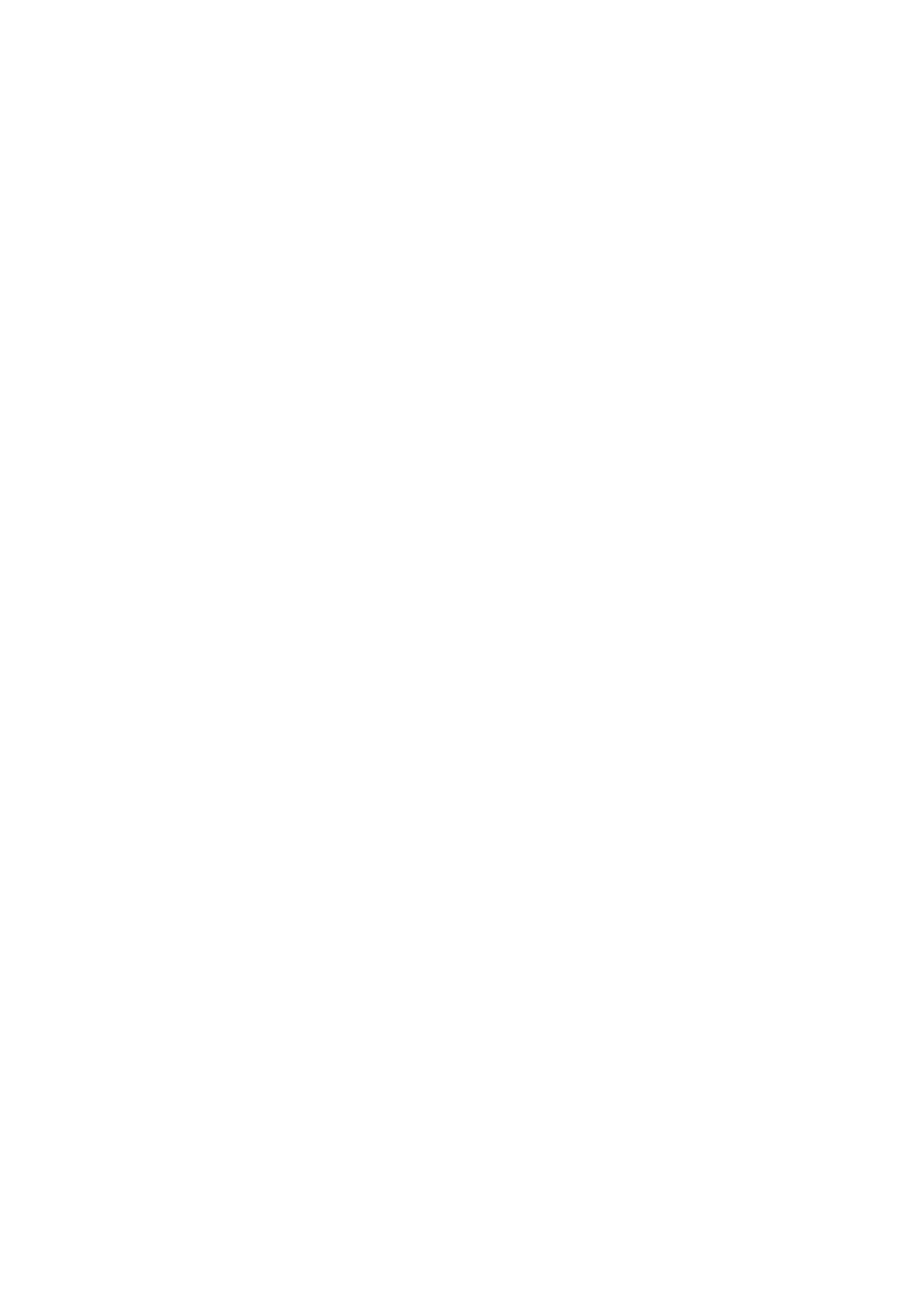

New South Wales

# **Careel Bay Protection Bill 2006**

No , 2006

#### **A Bill for**

An Act to protect Careel Bay in Pittwater and to prohibit redevelopment of the marina inconsistent with the existing character of Careel Bay.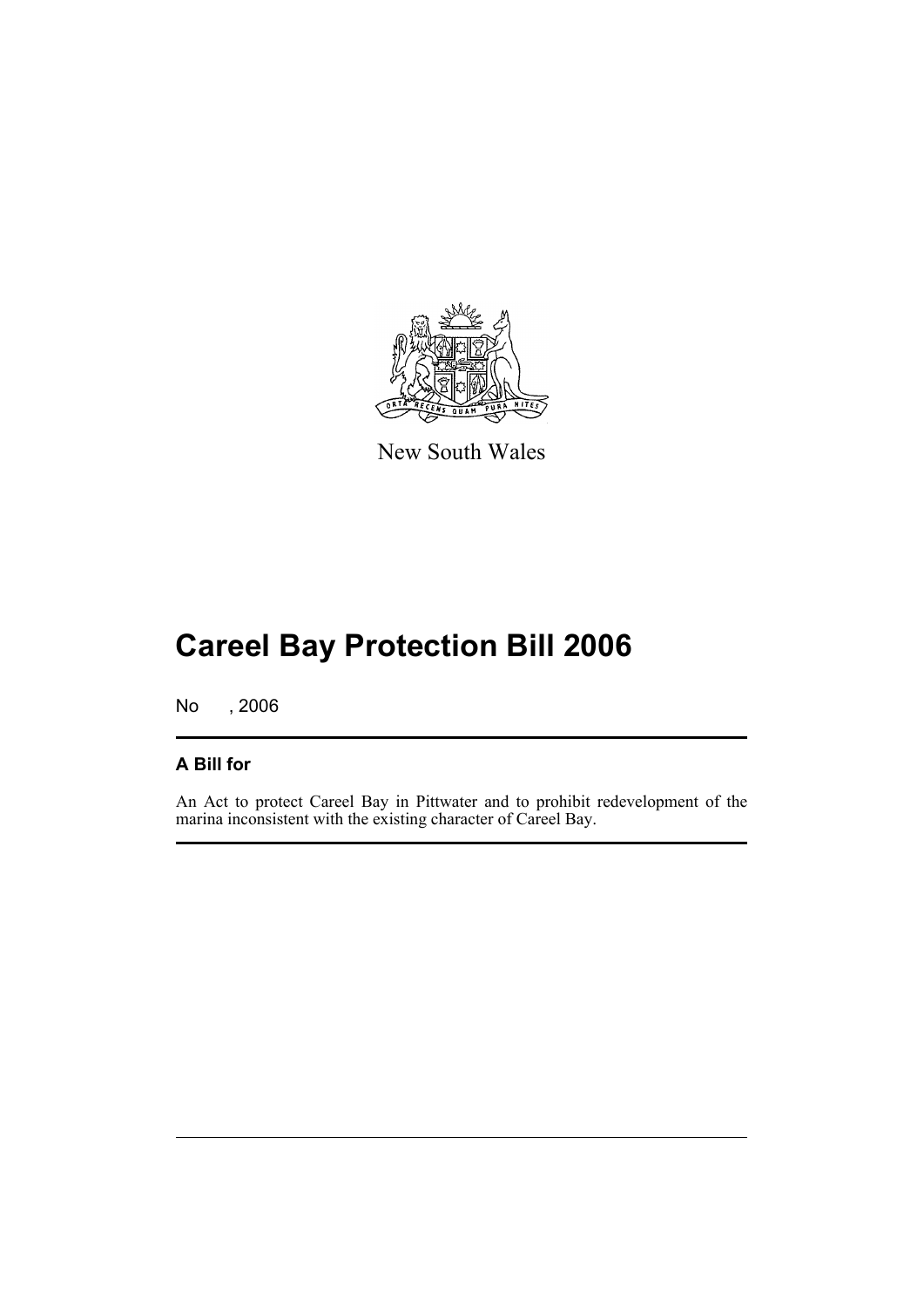<span id="page-5-4"></span><span id="page-5-3"></span><span id="page-5-2"></span><span id="page-5-1"></span><span id="page-5-0"></span>

|   |         | The Legislature of New South Wales enacts:                                                                                                                                                                                                                                                                                                                     | $\mathbf{1}$                   |
|---|---------|----------------------------------------------------------------------------------------------------------------------------------------------------------------------------------------------------------------------------------------------------------------------------------------------------------------------------------------------------------------|--------------------------------|
| 1 |         | <b>Name of Act</b>                                                                                                                                                                                                                                                                                                                                             | $\overline{2}$                 |
|   |         | This Act is the Careel Bay Protection Act 2006.                                                                                                                                                                                                                                                                                                                | 3                              |
| 2 |         | <b>Commencement</b>                                                                                                                                                                                                                                                                                                                                            | 4                              |
|   |         | This Act commences on the date of assent.                                                                                                                                                                                                                                                                                                                      | 5                              |
| 3 |         | Interpretation                                                                                                                                                                                                                                                                                                                                                 | 6                              |
|   | (1)     | In this Act:                                                                                                                                                                                                                                                                                                                                                   | $\overline{7}$                 |
|   |         | <b>Careel Bay</b> means the estuarine tributary known as Careel Bay that<br>opens to Pittwater Estuary that opens to Broken Bay.                                                                                                                                                                                                                               | 8<br>9                         |
|   |         | <b>Careel Bay marina development</b> means development for the purposes<br>of a marina, the upgrade of a marina or the erection of new facilities at<br>a marina, at Careel Bay.                                                                                                                                                                               | 10<br>11<br>12                 |
|   | (2)     | Words and expressions that are used in this Act and that are defined in<br>the <i>Environmental Planning and Assessment Act 1979</i> have the same<br>meaning as in that latter Act.                                                                                                                                                                           | 13<br>14<br>15                 |
| 4 | applies | Revocation of declaration as project to which Part 3A of EP&A Act                                                                                                                                                                                                                                                                                              | 16<br>17                       |
|   | (1)     | Any declaration under section 75B of the <i>Environmental Planning and</i><br>Assessment Act 1979 that the carrying out of development for the<br>purposes of marinas is a project to which Part 3A of that Act applies that<br>was made before the commencement of this Act is revoked to the extent<br>to which it applies to Careel Bay marina development. | 18<br>19<br>$20\,$<br>21<br>22 |
|   | (2)     | After this Act commences, a declaration must not be made under section<br>75B of the Environmental Planning and Assessment Act 1979:                                                                                                                                                                                                                           | 23<br>24                       |
|   |         | that the carrying out of development for the purposes of marinas<br>(a)<br>at Careel Bay is a project to which Part 3A of that Act applies, or                                                                                                                                                                                                                 | 25<br>26                       |
|   |         | that has the effect of making Careel Bay marina development a<br>(b)<br>project or part of a project to which Part 3A of that Act applies.                                                                                                                                                                                                                     | 27<br>28                       |
|   | (3)     | Any such declaration has no effect to the extent to which it applies to<br>Careel Bay marina development.                                                                                                                                                                                                                                                      | 29<br>30                       |
| 5 |         | Pittwater Council is consent authority in relation to Careel Bay marina<br>development                                                                                                                                                                                                                                                                         | 31<br>32                       |
|   | (1)     | Careel Bay marina development cannot be carried out except with<br>development consent under Part 4 of the <i>Environmental Planning and</i><br>Assessment Act 1979.                                                                                                                                                                                           | 33<br>34<br>35                 |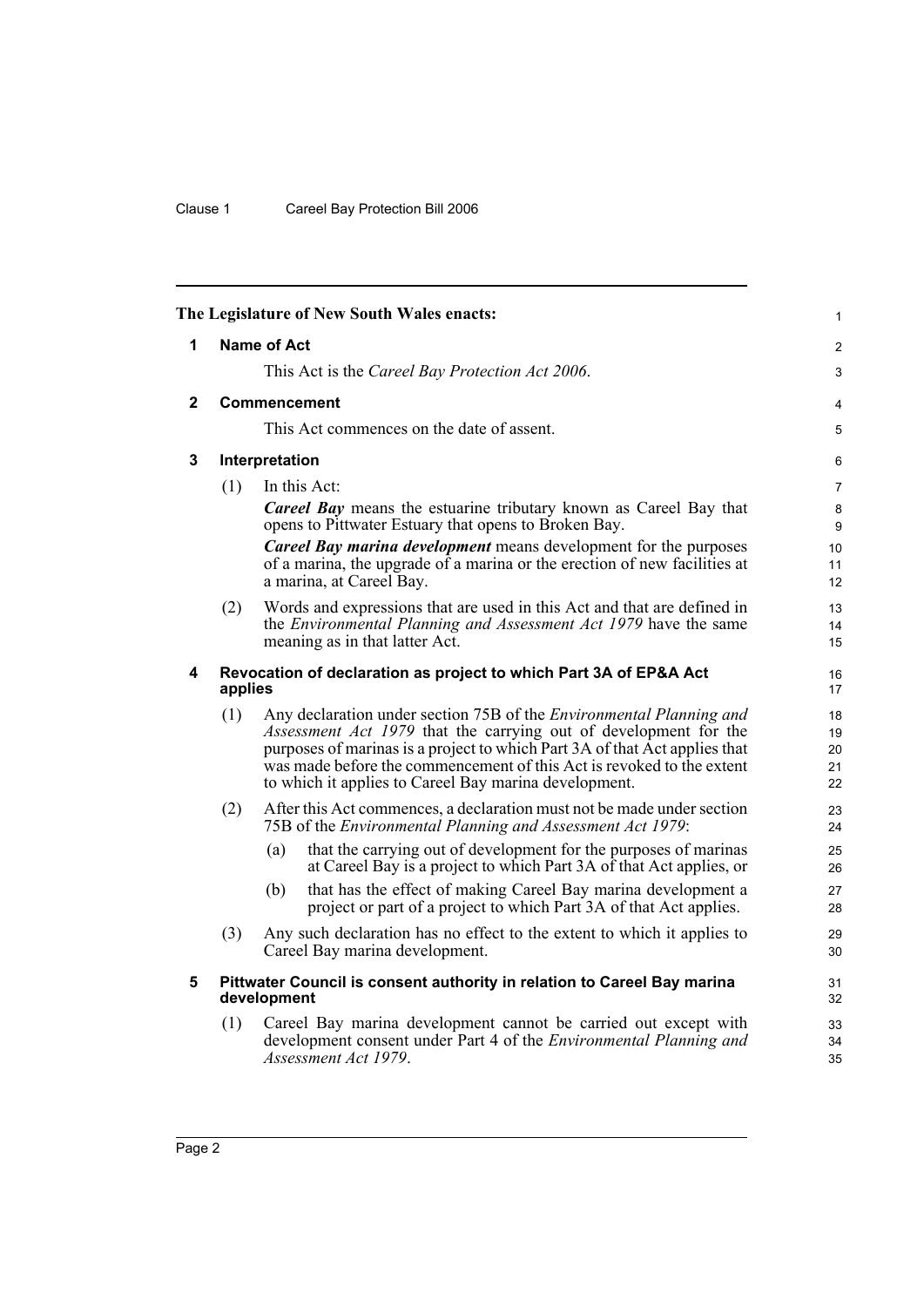<span id="page-6-2"></span><span id="page-6-1"></span><span id="page-6-0"></span>(2) Pittwater Council is the consent authority in relation to any Careel Bay marina development. **6 Careel Bay marina development must be within boundaries of existing marina** (1) Careel Bay marina development may be carried out only on land or coastal water that was within the area used for the purposes of a marina at Careel Bay when this Act commenced. (2) Nothing in this section prevents the making of an environmental planning instrument that further prohibits Careel Bay marina development. **7 Consent to Careel Bay marina development** (1) Pittwater Council must not consent to Careel Bay marina development unless: (a) the development is, in the opinion of Pittwater Council, consistent with the character of Careel Bay as at the commencement of this Act, and (b) Pittwater Council has had regard to the advice on the application for development consent to the development provided by the community forum established in accordance with section 8. (2) Nothing in this section prevents the making of an environmental planning instrument that imposes additional restrictions on Pittwater Council's power to consent to Careel Bay marina development. **8 Community forum on proposed Careel Bay marina development** (1) If Pittwater Council receives a development application for consent to Careel Bay marina development, the Council must, within 2 weeks, establish a community forum in relation to that development application. (2) The community forum must consist of an equal number of residents of Pittwater local government area and councillors of Pittwater Council, but in any case is to have at least 6 and not more than 8 members. (3) The function of the community forum is to advise Pittwater Council on the development application and, in particular, on the plans for the development, the assessment of the development application and the future monitoring of the proposed development. (4) The advice referred to in subsection (3) must be provided within 6 weeks after the development application is lodged. 1  $\overline{2}$ 3 4 5 6 7 8 9 10 11 12 13 14 15 16 17 18 19 20 21 22 23  $24$ 25 26 27 28 29 30 31 32 33 34 35 36